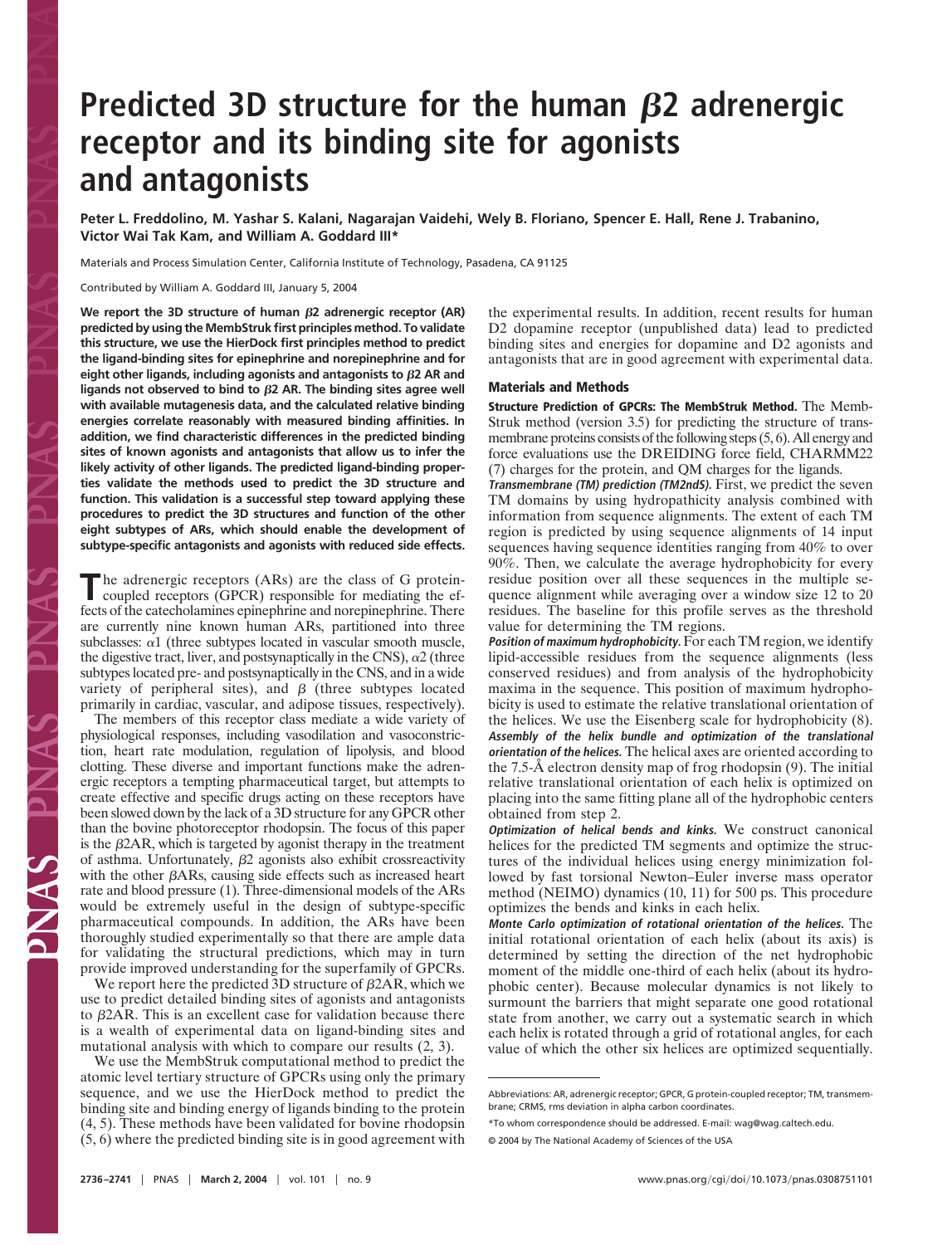This sampling allows the system to surmount rotational energy barriers to sample various possible rotational minima for each helix. This rotational optimization is carried out for each helix in turn (over the same grid) until there is no longer a change.

**Optimization of the assembled helical bundle with an explicit lipid environment.** The optimized helix bundle is further equilibrated by immersing the protein into a lipid bilayer and performing rigid body molecular dynamics (12, 13). The helix bundle surrounded by a lipid bilayer was optimized by using rigid body dynamics. **Loop building.** We construct the full GPCR protein by adding interhelical loops and disulfide bridges to the helix bundle using WHATIF (14). In  $\beta$ 2AR, the second intracellular loop (60 residues between TM5 and TM6) was truncated by 23 residues in the middle of the loop (residues 241–264) because such large loops are quite flexible, leading to a multiplicity of conformations with similar energies. Because this deletion is in the middle of a 60-residue loop region and because this loop is on the intracellular side, these changes should have little effect on the structure of the TM region. Currently, we omit modeling the amino and carboxyl terminal regions. **Optimization of the final model.** We optimize the final structure by using conjugate gradient minimization of all atoms in the structure but with lipid fixed.

**Validation: Structure prediction for bovine rhodopsin.** The only GPCR with an experimental 3D crystal structure is bovine rhodopsin (15, 16), making this the best structure for validating Memb-Struk. Trabanino *et al*. (6) showed that the TM regions of the MembStruk-predicted structure for rhodopsin agree with the crystal structure, to 2.85 Å CRMS (rms deviation in alpha carbon coordinates) for all of the main chain atoms. This good agreement with the crystal structure indicates that the MembStruk procedure predicts the helical regions reasonably well, without using any knowledge of the crystal structure.

**Functional Prediction of GPCRs: The HierDock Protocol.** The Hier-Dock ligand-screening protocol follows a hierarchical strategy for examining ligand-binding conformations and calculating their binding energies. The steps are as follows.

**Scanning.** We carry out a coarse grain docking procedure to generate a set of conformations for ligand binding in the receptor. Here, we use DOCK 4.0 (17) to generate and score 1,000 configurations, of which 10% were selected by using a buried surface area cutoff of 85% and by using energy scoring from DOCK 4.0, for further analysis.

**Ligand relaxation.** The 100 best conformations selected for each ligand from step 1 are subjected to all-atom minimization, keeping the protein fixed but the ligand movable. The solvation of each of these 100 minimized structures was calculated by using the analytical volume generalized born (AVGB) continuum solvation method (18). The binding energies (BE) were calculated by using  $BE = [PE$  (ligand in solvent) – PE (ligand in protein)] where PE is the potential energy. Then, the 10 structures based both on binding energies and buried surface areas were selected from these 100 structures for the next step.

**Complex relaxation.** We optimize the structure of the receptor/ ligand complex allowing the structure of the protein to accommodate the ligand. This relaxation is essential to identify the optimum conformations for the complex. The all-atom receptor/ ligand energy minimization was performed on the 10 structures from the previous step. Using these optimized structures, we calculate the binding energy as the difference between the energy of the ligand in the protein and the energy of the ligand in water. The energy of the ligand in water is calculated by using DREIDING force field and the analytical volume generalized born (AVGB) continuum solvation method (18).

**Side-chain optimization.** We select, from the 10 structures from the previous step, the one with the maximum number of hydrogen bonds between ligand and protein. For this structure, we use the SCREAM side-chain replacement program to reassign all sidechain rotamers for the residues within  $4 \text{ Å}$  in the binding pocket [SCREAM uses a side-chain rotamer library (1,478 rotamers with a 1.0-Å resolution) with the all-atom DREIDING energy function to evaluate the energy for the ligand–protein complex].

**Scanning the entire receptor for binding sites.** To locate the binding site, we scan the entire protein for potential binding regions. The entire molecular surface of the predicted structure of  $\beta$ 2AR is mapped, and spheres representing the empty volume of the receptor are generated by using the Sphgen program in the DOCK 4.0 suite of programs. The entire set of receptor spheres is divided into six overlapping regions, and epinephrine is used to scan for a putative binding site. This first pass is carried out by performing only the first 2 steps of the HierDock protocol described above. **Determination of binding site and binding energy for all ligands.** In the second pass, we then take a  $10 \times 10 \times 10$ -Å cube surrounding the putative binding site and perform all of the steps of the HierDock protocol as described above for all ligands in the study. **Validation for function prediction protocol.** The HierDock protocol has been validated by using it to predict the binding site for aminoacyl t-RNA synthetases (19, 20) and 37 other co-crystals of globular proteins (21, 22). We also validated HierDock for binding of a ligand to a GPCR by docking 11-*cis*-retinal to bovine rhodopsin (5, 6). The CRMS between crystal structure and the docked structure for *cis*-retinal is 0.6 Å, which is excellent considering that no information of the binding site was assumed. We have also used HierDock to predict binding to olfactory receptors and to other GPCRs (4, 5).

### **Results**

Predicted Structure of Human  $\beta$ 2AR. Our predicted  $\beta$ 2AR structure shows the same general topology as bovine rhodopsin. There are kinks at the conserved prolines of TM2 and TM6 and minor bends in several other helices. The overall  $\beta$ 2AR structure deviates from rhodopsin by 3.96 Å coordinate rms in the alpha carbons (CRMS<sub> $\alpha$ </sub>) of the TM region (8.49 Å CRMS<sub> $\alpha$ </sub> over the entire structure). We suspect that this 3D structure represents the inactive state of the receptor because it seems to predict binding of agonist and antagonist equally well.

**Predicted Binding Site of Epinephrine in**  $\beta$ **2AR.** From the HierDock protocol described above, the predicted binding site of epinephrine is shown in Fig. 1 where epinephrine is nestled between TM3, 4, 5, and 6 as shown in the top view (Fig. 1*B*). This figure also shows the details of the 5.0-Å binding site of epinephrine, which suggests that the following residues are critical in binding the epinephrine.

**Asp-113 (TM3).** Asp-113 forms a salt bridge with the amine  $(2.9 \text{ Å})$ of epinephrine and accepts a hydrogen bond from the alkyl OH group (3.0 Å). The Asp at this position is conserved across all biogenic amine receptors (whose endogenous ligands all include a similar amine), and numerous binding studies have shown that this residue interacts with the amine in epinephrine (2), validating our predicted binding site. The second oxygen of the carboxylate of Asp-113 is 3.8 Å from the amine, making the interaction with this part of the side chain much weaker.

**Ser-203, -204, and -207 (TM5).** We find that all three serines form a hydrogen-bonding network with the two-catechol OH groups of epinephrine as shown in Fig. 2. The four hydrogen bond distances are 3.1 Å (Ser-203-meta OH), 2.9 Å (Ser-204-meta OH), 3.0 Å (Ser-203-para OH), and 3.1 Å(Ser-207-para OH). Detailed mutational studies have shown that Ser-204 interacts specifically with the meta hydroxyl whereas Ser-207 interacts specifically with the para hydroxyl (2), validating our predicted binding site. In addition, a recent study indicates that Ser-203 (previously thought not to be involved in binding) is quite important to agonist binding, interacting with the meta OH of epinephrine (23). Our results indicate that Ser-203 interacts with both the meta and para OH groups to form the elegant hydrogen-bonding

E SVNG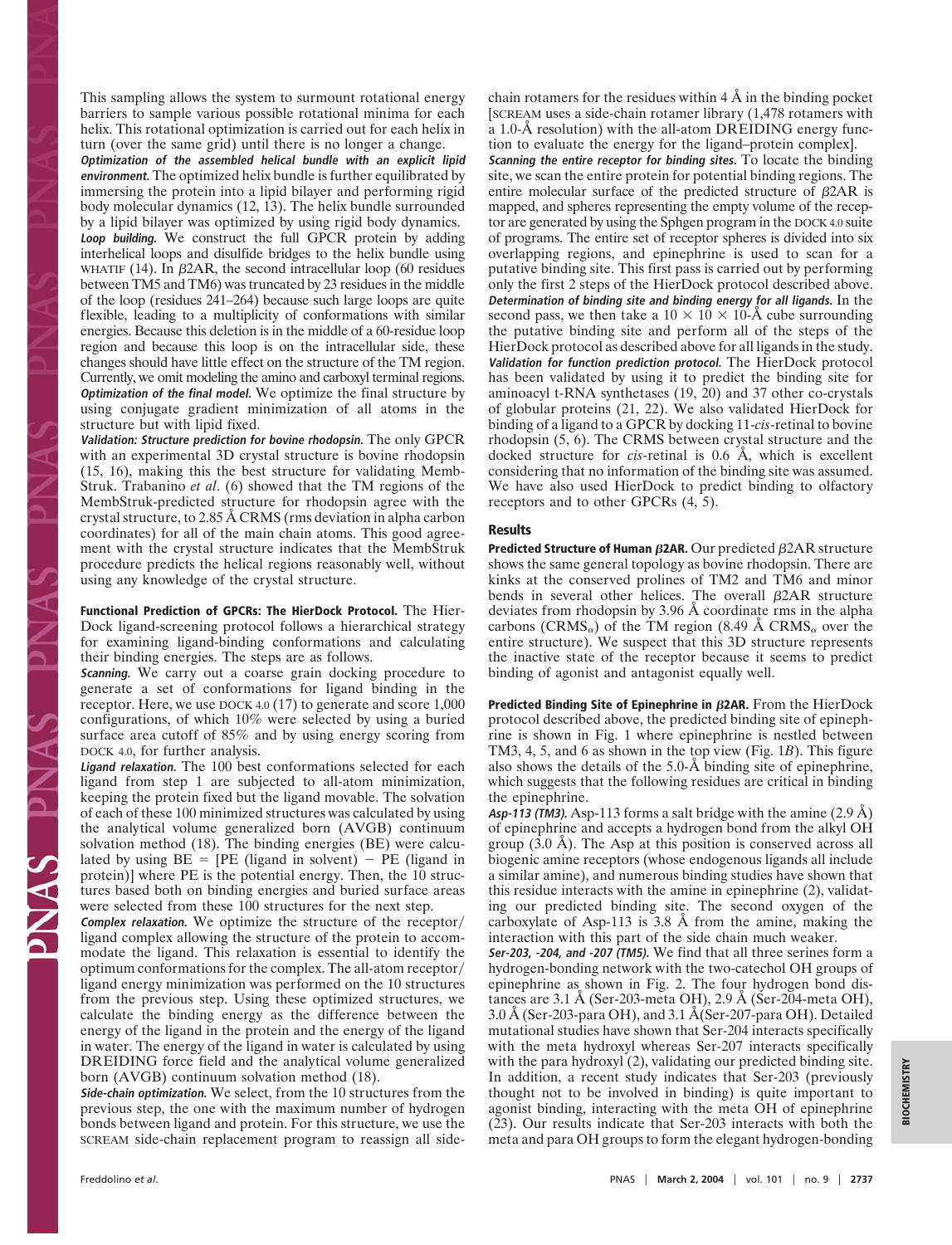

**Fig. 1.** Five-angstrom predicted binding site of epinephrine in the predicted structure for -2AR. Complete amino acids are shown in the side view (*A*) and top view (*B*) whereas only side chains are shown in (*C*). Protein model figures generated by using PYMOL software (31).

network shown in Fig. 2. The Ser-203-meta OH interaction is conserved across all agonists in our study whereas the Ser-203 para OH interaction was not, indicating that the meta interaction is probably functionally important whereas the network including the para OH may not be vital to agonist recognition. This conclusion agrees with mutation data indicating that binding of phenylephrine (epinephrine without the para OH) is not substantially affected by mutation of Ser-203 (23).

**Asn-293 (TM6).** This residue donates a hydrogen bond (3.0 Å) to the alkyl OH of epinephrine, which is also coupled to Asp-113. Recently, point mutational studies by Shi *et al*. (24) showed that Asn-293 is important for binding, and it has been speculated to recognize the alkyl OH of epinephrine (24). A detailed picture of the ionic and hydrogen bond interactions between Asp-113, Asn-293, and the ligand is shown in Fig. 2*B*.

**Ile-169 (TM4).** This residue provides a hydrophobic interaction with the *N*-methyl group of epinephrine. It is established experimentally that epinephrine binds more strongly to  $\beta$ 2AR than norepinephrine, and this methyl group is the only difference between these two ligands. Thus, it is plausible that Ile-169 is responsible for this selectivity

**Val-117 (TM3) and Phe-290 (TM6).** These residues provide hydrophobic interactions (favorable van der Waals interactions) with the ring of epinephrine. Phe-290 is in a hydrophobic region that also includes Phe-289 and Trp-286, collectively termed the WXXFF motif. This motif is conserved throughout the biogenic amine receptors (24). In our structure, only Phe-290 seems to be directly involved in binding the ligand, but the other two residues may act to position it properly while contributing to the hydrophobicity of this region of the binding pocket.

**Binding Sites of Other Ligands.** Predicted binding sites of all other ligands in the study are shown in Fig. 7 (which is published as



**Fig. 2.** Important hydrogen bond contacts in the predicted binding site of epinephrine to human  $\beta$ 2AR. (A) The hydrogen-bonded network formed between both catechol hydroxyl groups with all three highly conserved TM5 serines (S203, S204, and S207). (*B*) The hydrogen-bonded network involving the highly conserved TM3 aspartic acid and N293 with binding to the amine of the ligand.

supporting information on the PNAS web site). The predicted binding site of each ligand is described below; the structures of these ligands are shown in Fig. 3.

**Norepinephrine (native ligand).** The predicted binding site is broadly similar to that of epinephrine, with two exceptions. Ile-169 interacts with the ring of norepinephrine because there is no *N*-methyl group in norepinephrine; this change allows the tail of norepinephrine to have a slightly different shape than in epinephrine. Additionally, in binding to norepinephrine, Asp-113 interacts only with the amine group (not with the hydroxyl group in the alkyl chain of norepinephrine), but both oxygens of the carboxylate of Asp-113 are strongly involved (distances of 2.9 Å and 3.2 Å). Fig. 4 compares the binding conformations of epinephrine and norepinephrine, along with the location of



**Fig. 3.** Structures of all ligands docked to the  $\beta$ 2AR in this study.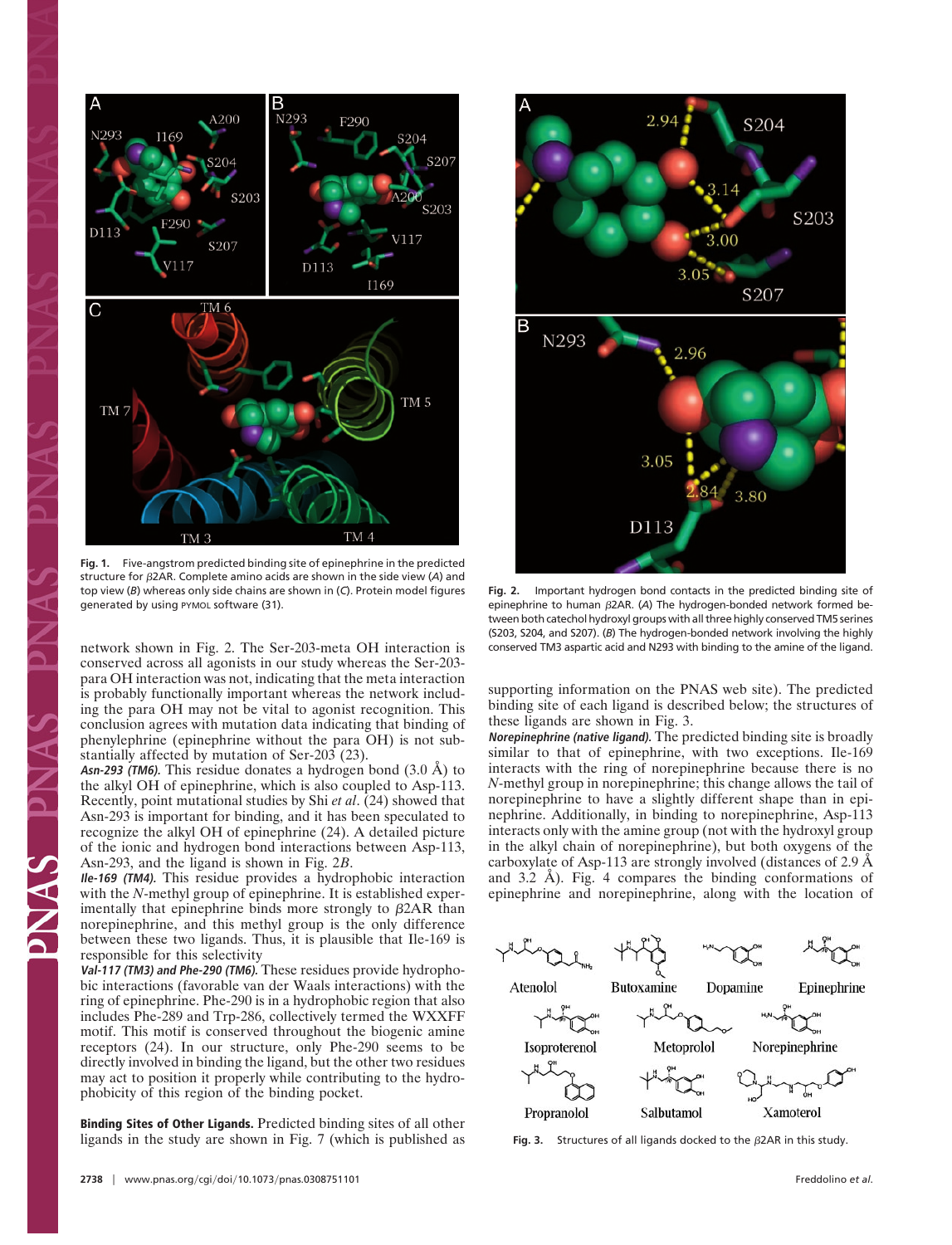

**Fig. 4.** Comparison of the predicted binding sites of epinephrine (blue) and norepinephrine (red) to the  $\beta$ 2AR. Epinephrine is tilted toward S204 (making a strong

Ser-204. We see that epinephrine has a stronger interaction with this serine than norepinephrine, but a counterclockwise rotation of helix 5 by  $\approx 20^{\circ}$  could improve the interaction with both ligands. It is possible that our predicted structure has small errors in rotational orientation of the helices, or that this potential for rotation is indicative of domain-level movements that occur during activation, as will be discussed below.

**Isoproterenol (synthetic agonist).** All interactions found in the binding of epinephrine are also found in the binding site for isoproterenol. However, isoproterenol has a larger alkyl group than epinephrine, which interacts with additional residues. Thus, Trp-109 has a direct hydrophobic interaction with this isopropyl tail whereas Ile-169 seems to interact more strongly. Additionally, Trp-173 (EC2) seems to close over the top of the binding site to interact with the isopropyl group of isoproterenol.

**Salbutamol (2AR-specific agonist).** Salbutamol seems to form interactions similar to those of epinephrine and isoproterenol. However, there is sufficient space in the binding cavity for the *t*-butyl group of salbutamol to fit in the same location as the methyl of epinephrine, interacting with Ile-169, His-172, and Trp-173. The bulky hydrophobic tails of these three ligands cause them to bind in a slightly different conformation than norepinephrine and dopamine, which may contribute to  $\beta$ AR subtype specificities and differences in affinity between adrenergic and dopamine receptors. **Dopamine (native ligand for dopaminergic receptors; weak agonist for 2AR).** The predicted binding site of dopamine seems broadly similar to that of norepinephrine, with two important exceptions. First, the catechol OHs of dopamine seem to interact only with Ser-203 and Ser-207 (Ser-204 is over 4.8 Å away). This result may be due to the lack of a hydrogen bond with Asn-293, which would otherwise pull the ligand in the direction of Ser-204. Second, because there is no alkyl OH, Asn-293 does not interact with this part of the ligand and instead seems to interact weakly with the amine.

**Propranolol (synthetic antagonist).** Propranolol binds in the same pocket as the other ligands, but in a substantially different conformation. Most notable is that the ligand hydroxyl group forms a bifurcated hydrogen bond with Ser-203 and Ser-204, but there is no interaction with Ser-207. In addition, it seems that the  $C\beta$  of Ser-203 is also involved in a hydrophobic interaction with the backbone and ring system of propranolol. The amine of propranolol seems to interact with Asp-113 (as do the other ligands), but here the aromatic ring system of the ligand sits much closer to TM6. As a result the aromatic ring interacts strongly with Phe-289, Phe-290, and Ile-294. The isopropyl tail seems to be in the same conformation as for isoproterenol, interacting with Trp-109. Ile-169 seems to be involved in a hydrophobic interaction with the alkyl backbone of the ligand.



contact) whereas norepinephrine is tilted slightly away (making a weak contact). **Fig. 5.** Critical hydrogen-bonding contacts in the binding of butoxamine (*A*) and epinephrine ( $B$ ) to  $\beta$ 2AR. Note that butoxamine does not contact S207 (6 Å away) whereas epinephrine has a strong hydrogen bond (3-Å contact).

**Butoxamine (2-selective antagonist).** Butoxamine binds in a conformation almost identical to that of propranolol, with an aromatic system interacting with TM6 and a *t-*butyl group on the amine that binds in exactly the same position as the same portion of salbutamol. Oxygens on butoxamine are involved in hydrogenbonding interactions with Ser-203 and Ser-204, but there is no interaction between butoxamine and Ser-207. Although there is no interaction with Asn-293 in our initially predicted structure, we find that a 180° rotation of the asparagine side chain allows a strong interaction between the asparagine amine and a methyl ether oxygen of butoxamine. This interaction improves the binding energy by  $\approx$  2.5 kcal/mol. The *N*-isopropyl group seems to make the same interactions as the hydrophobic tails of salbutamol and isoproterenol.

**Metoprolol (β1-selective antagonist).** Metoprolol binds to the β2AR in a conformation that allows its amine group to interact with Asp-113, while allowing a pair of oxygens in the ligand to interact with Ser-203 and Ser-204. A third oxygen in metoprolol interacts with the amine of Trp-109 whereas hydrophobic portions of the ligand have strong interactions with Phe-290 and Ile-169. Although metoprolol is marketed as a specific  $\beta$ 1AR blocker, its side effect profile indicates it could have some antagonistic crossreactivity with  $\beta$ 2AR, as will be discussed below.

**Xamoterol (1-selective agonist) and Atenolol (1-selective antagonist).** The predicted binding sites are shown in Fig. 7, but our calculations showed that they do not bind appreciably to  $\beta$ 2AR.

### **Discussion**

**Difference in Agonist and Antagonist Binding Sites.** Of the eight most strongly bound molecules in our calculations, some are known to act as agonists whereas others act as antagonists. We find that the binding sites of the known agonists and antagonists described above show consistently different patterns in the binding site. Thus, the agonists epinephrine, norepinephrine, salbutamol, and isoproterenol all form hydrogen bonds with both Ser-204 and Ser-207, and the antagonists that bind strongly to the receptor form hydrogen bonds only with Ser-203 (or Ser-203 and Ser-204 for butoxamine), but never Ser-207. This difference between the binding of epinephrine and butoxamine is shown in Fig. 5. Both agonists and antagonists have a strong bond to the Asp-113 of TM3. Based on these results, we suggest that an agonist must couple strongly to TM5 with both Ser-204 and Ser-207 while also bonding to TM3 through Asp-113. On the other hand, the antagonists need to recognize the same size (to block the agonist) but lead to a more flexible coupling of TM3 and TM5 so that they do not induce the transition to the activated state.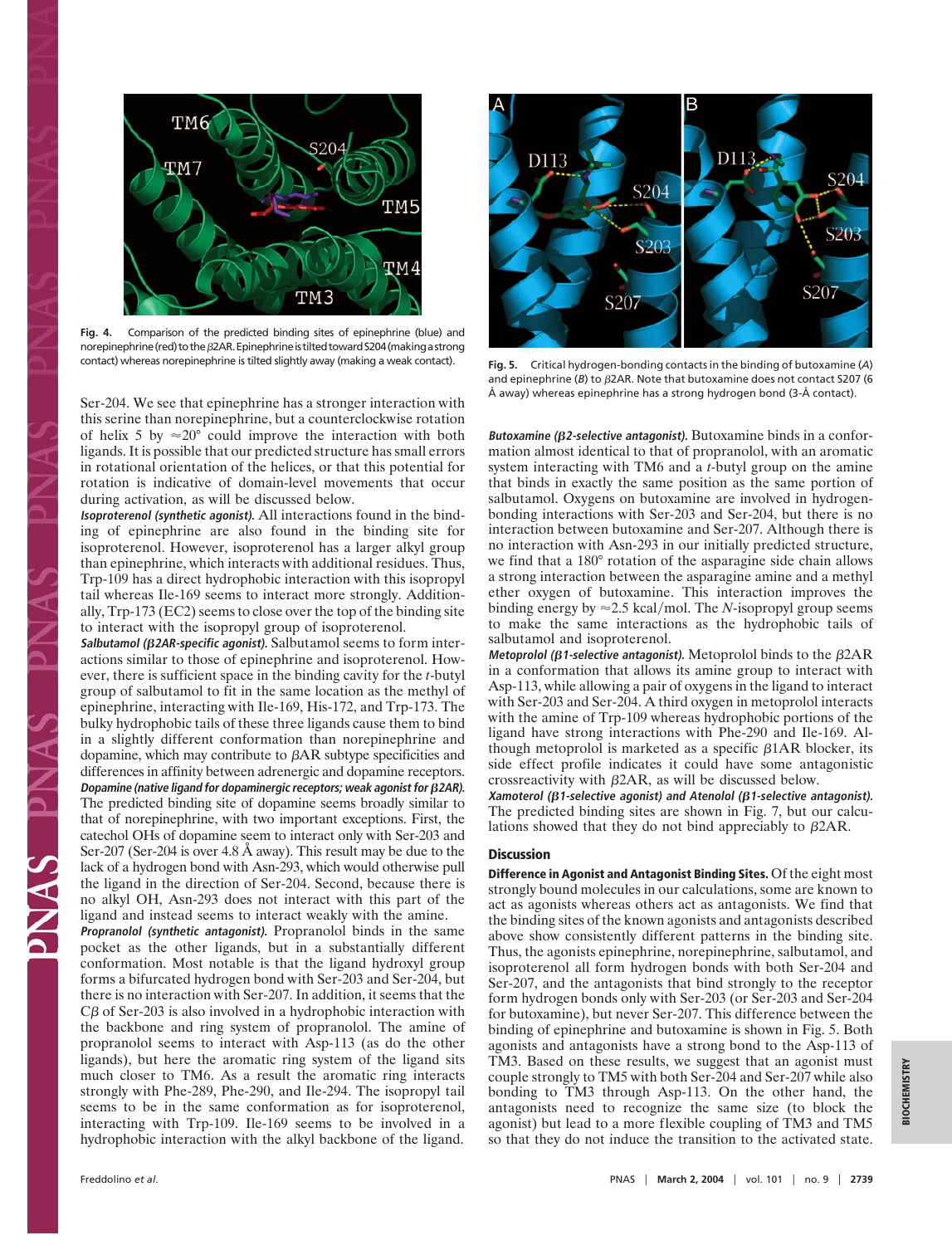| Ligand               | <b>Experimental</b><br><b>Effect</b> | <b>Predicted</b><br><b>Effect</b> | <b>Binding</b><br>Energy<br>(kcal/mol) | D <sub>113</sub> | <b>S203</b> | <b>S204</b> | <b>S207</b> | N293      |
|----------------------|--------------------------------------|-----------------------------------|----------------------------------------|------------------|-------------|-------------|-------------|-----------|
| <b>Isoproterenol</b> | Agonist                              | Agonist                           | 69.76                                  | 2.91             | 2.91        | 3.99        | 2.85        | 4.36      |
| Epinephrine          | Agonist                              | Agonist                           | 64.33                                  | 2.85, 3.82       | 3.20, 3.00  | 2.93        | 3.03        | 3.00      |
| Salbutamol           | Agonist (B2)                         | Agonist                           | 58.34                                  | 2.81, 3.70       | 3.09, 3.28  | 2.93        | 3.45        | 3.65      |
| <b>Dopamine</b>      | <b>Weak Agonist</b>                  | <b>Weak Agonist</b>               | 50.12                                  | 2.95, 3.18       | 2.82, 3.18  | 4.82        | 4.92        | 2.96      |
| <b>Butoxamine</b>    | Antagonist (B2)                      | Antagonist                        | 47.72                                  | 2.99             | 4.46        | 3.76        | $\mathbf x$ | $(3.03)*$ |
| Norepinephrine       | Agonist                              | Agonist                           | 44.37                                  | 2.87, 3.16       | 2.87, 3.18  | 4.18        | 2.91        | 3.61      |
| <b>Metoprolol</b>    | Antagonist (B1)                      | Antagonist                        | 38.55                                  | 2.85             | 2.89        | 3.07        | X           | X         |
| Propranolol          | Antagonist                           | Antagonist                        | 32.17                                  | 2.89             | 3.30        | 4.04        | X           | x         |
| <b>Atenolol</b>      | Antagonist (B1)                      | N/A                               | $-4.80$                                | 2.89, 3.67       | 3.13        | 4.47        | X           | X         |
| <b>Xamoterol</b>     | Agonist (B1)                         | N/A                               | $-42.67$                               | 2.77             | 2.71        | 2.81        | x           | x         |

Fig. 6. Predicted binding energies and contact distances (hydrogen-bonding and ionic) for the ligands of Fig. 4 to  $\beta$ 2AR (all distances are heavy atom–heavy atom). A more positive energy signifies stronger binding. Based on the TM5 criteria described in the text, ligands were classified as either agonists or antagonists; their experimentally recognized effects are also indicated. Hydrogen bond lengths and electrostatic interactions between the receptor are also shown for each of five key residues of the protein; strong interactions (contacts 3.5 Å) are shown in bold. An x indicates no interaction. The hydrogen bond in butoxamine marked with an asterisk indicates a contact that is made only with the side chain of N293 flipped 180° from the simulated conformation, as described in the text.

**Difference in Agonist-Binding Sites.** Among the agonists in this study, we find two slightly different binding conformations. Isoproterenol, salbutamol, and epinephrine (the stronger agonists for  $\beta$ 2AR) bind in a conformation that allows them to form a strong hydrogen-bonding network with all three of the conserved TM5 serines (as shown in Fig. 2). In contrast, the weaker agonists norepinephrine and dopamine form strong contacts only with Ser-203 and Ser-207, lying rather far from Ser-204. On the other hand, for both cases, only a small rotation of TM5 would bring Ser-204 into an excellent hydrophilic interaction with the ligand, while also improving the hydrogen bond angles to the other two residues. These results suggest that  $\beta$ 2AR activation may be mediated by a rotation of TM5 to optimize hydrogen bonding with agonist ligands. A small counterclockwise (as viewed from the extracellular side) rotation of TM5 would greatly improve the interactions of norepinephrine and dopamine with Ser-204 (and also Ser-207 for dopamine). It would also improve the interaction of salbutamol with Ser-207 and that of isoproterenol with Ser-204. Although the hydrogenbonding interactions with epinephrine seem optimal in the docked conformation, it is so close to Ser-203 that it has a minor van der Waals clash with the  $C\beta$  hydrogens of this side chain; a slight rotation of TM5 could relieve this clash while also allowing some improvement in the hydrogen bond angles to Ser-203. The underlying trend behind these interactions is that all of the agonists seem to bind with their catechol hydroxyls much closer to the beta carbon position of Ser-203 than those of Ser-204 or Ser-207, even in cases (such as epinephrine) where hydrogen bond distances to Ser-204 and Ser-207 are optimal in these structures. This conformation is possible because the rotamers of Ser-204 and Ser-207 are fully extended toward the ligand whereas that of Ser-203 is more parallel with the ring of the ligand (perpendicular to the cytoplasmic plane). This feature makes it possible for interactions with all agonists to be improved by a rotation of TM5 to improve the hydrogen bonding network that they form with the serines of TM5. This TM5 rotation will improve the binding to ligand with little or no motion of the ligand, allowing the binding interactions with TM3 and TM6 to be preserved through this rotation (we believe that anchoring interactions with TM3 and TM6 may be what causes the ligand to fall into a slightly nonoptimal conformation with respect to its TM5 contacts). Thus, we postulate that all  $\beta$  adrenergic agonists bind strongly to the three conserved serines in TM5 and exert activating effects by inducing a rotation of TM5 that may have broad-reaching effects elsewhere in the protein. In contrast, antagonists do not form this network of interactions with the TM5 serines, making them incapable of inducing the conformational changes leading to activation.

Recent experimental studies indicate that activation of the β2AR involves a movement of TM6 relative to TM5 and TM3 (25), causing disruption of an ionic lock between the cytoplasmic ends of TM3 and TM6 (26). Detailed interhelical-linkage studies on the  $\beta$ 2AR have shown that modifications that maintain close contact between the cytoplasmic ends of TM3 and TM6 completely block receptor activation (27). These results, combined with Ghanouni's fluorescence experiments (25), have led to the conclusion that, on activation, TM6 either rotates slightly counterclockwise (as viewed from the extracellular region) or tilts its intracellular end toward TM5. It is possible that a small rotation of TM5 is the critical step in causing the protein to transition to the activated state. Clearly, the linkage of TM5 and TM6 by the IL-3 loop must play some key role in this. A recent study on bacteriorhodopsin showed that a potential-based change in the conformation of the IL-3 loop may be directly responsible for an outward tilting of TM6 occurring at the end of the M segment of the photocycle (28). Although the function of bacteriorhodopsin is quite different from that of the  $\beta$ 2AR, this experiment illustrates that manipulating the conformation of IL-3 in a seven-TM protein can cause a meaningful spatial movement of TM6. A similar mechanism may be involved in activation of the  $\beta$ 2AR (and potentially other GPCRs as well), with the agonist-induced rotation of TM5 causing the IL-3 loop to change conformations, and thus leading to a translation of TM6 and a full transition to the activated state. More detailed studies will be required to determine the exact relationship between these activation events.

**Binding Energies and Interactions of the Various Ligands. Classification as agonist or antagonist.** The analysis of hydrogen-bonding contacts described above to classify each binding ligand as either an agonist or antagonist leads to the classifications shown in Fig. 6. This criterion correctly classifies all ligands as either agonists or antagonists. We classify dopamine as a weak agonist because it makes the appropriate serine contacts, but its contact to S204 is quite weak, and thus dopamine may not be as effective in inducing the activating conformational change (described above) as the other agonists in this study.

**Comparison of predicted binding energies and effects with experimental data.** The binding energies for all ligands in this study are shown in Fig. 6. These results are in qualitative agreement with experiment. Thus, it is known that isoproterenol exhibits the